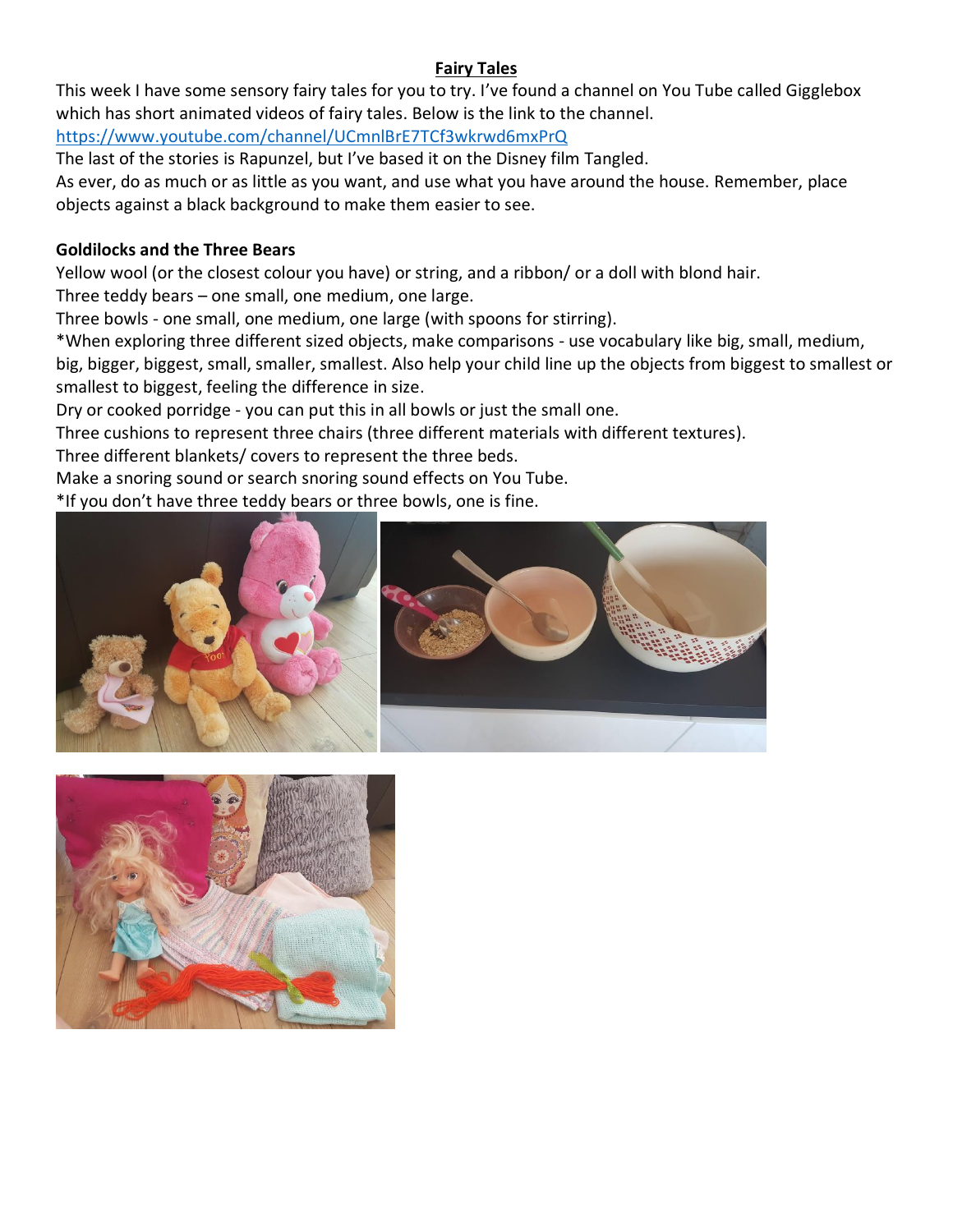Make flapjacks. Here's a link to a recipe. <https://www.bbcgoodfood.com/user/3516576/recipe/classic-flapjacks>



## **The Gingerbread Man**

## Objects

A biscuit.

Dried or fresh ginger to smell.

Pig toy/ make pig sounds or search pig sound effects on you tube.

Cow toy/ make cow sounds or search cow sound effects on you tube.

Horse toy/ make horse sounds or search horse sound effects on you tube.

A bowl of water for the river – pour water into the bowl from a jug to represent moving water.

A fox toy/ or red felt or material to represent the fox.

## Actions

Run! - run around, or push your child around in their wheelchair – if you don't have enough space, stamp feet on the floor getting faster and faster, or tap your child's feet getting faster and faster.

Repeat the tagline 'run, run as fast as you can, you can't catch me I'm the gingerbread man.' - if you have a switch, record the line and encourage your child to press the switch.

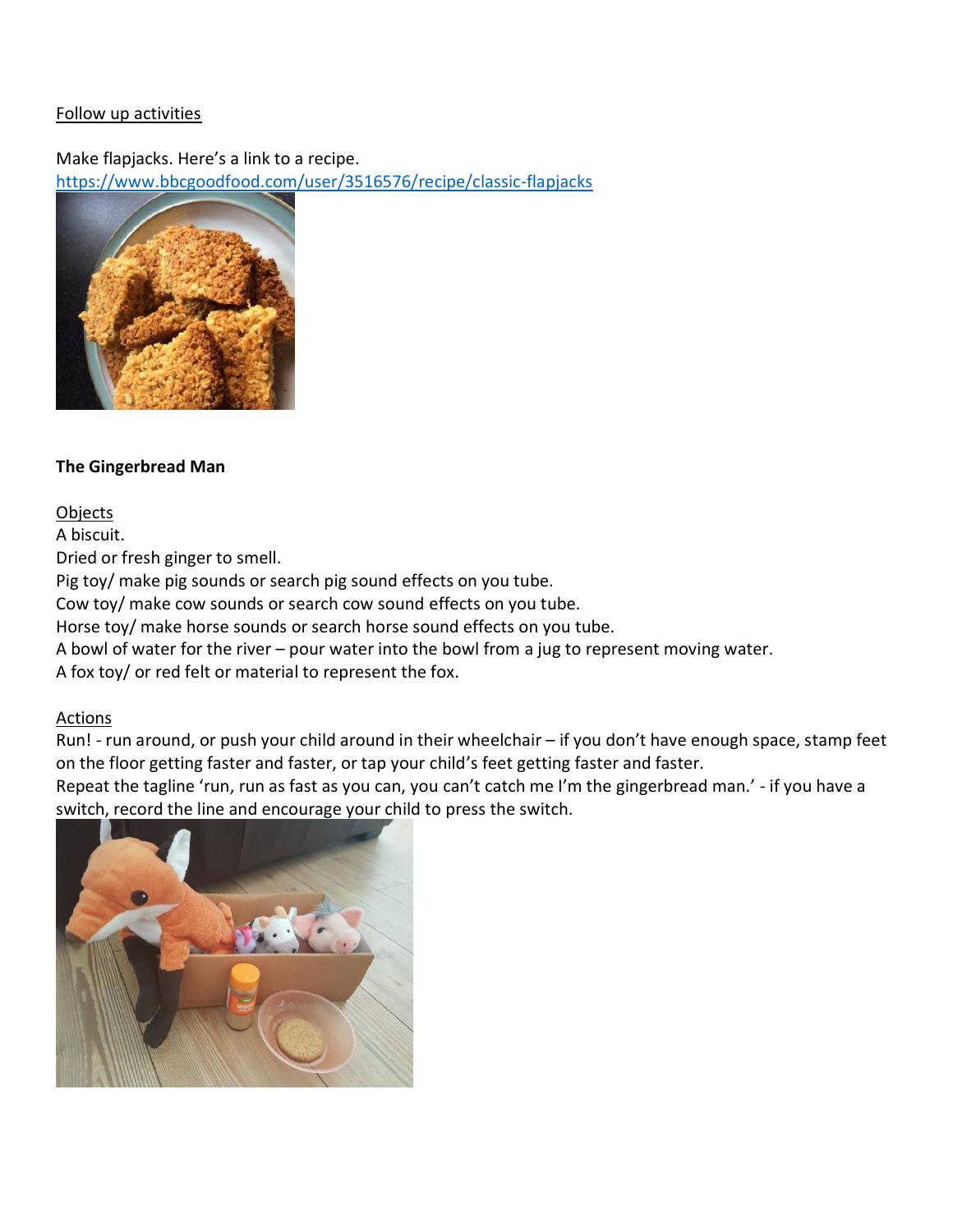Make Ginger biscuits. It doesn't matter if they're not gingerbread man shaped, just use whatever cutters you have. Here's a link.

<https://www.bbcgoodfood.com/recipes/gingerbread-men-0>



## **Little Red Riding Hood**

#### Objects

Red material/ hoody or cardigan. Basket with fruit and veg (use a couple or real pieces of fruit and veg). Flower (real or fake)/ or make a paper flower (I made one from a paper plate). A wolf toy or something furry/ make wolf sounds or search wolf sound effects on you tube. Glasses and a bonnet/ sunhat to represent Granny A blanket to represent Granny's bed.

## Actions

When Little Red Riding Hood says 'what big eyes/ ears/ teeth you have,' point to your child's eyes, ears and teeth to encourage body awareness.

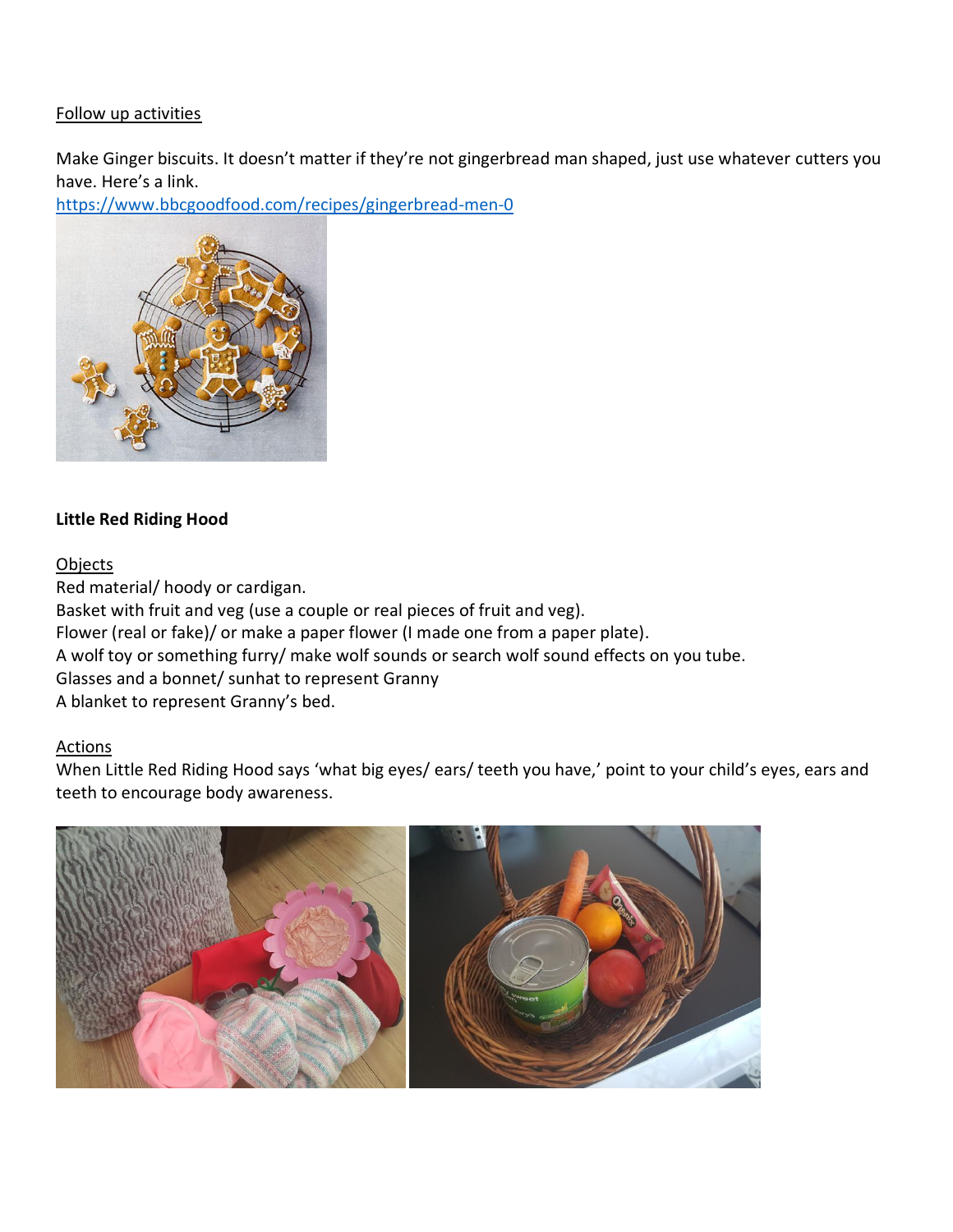Play a game of What's the Time Mr Wolf.

Body awareness Sing head, shoulders, knees and toes. Hand and foot massage. Put on some music and dance!

#### **Rapunzel**

\*This is based on the film Tangled, rather than the fairy story – you could carry out the activities after watching the film.

## Objects

Gold paper or material to represent the golden flower.

Crown – toy crown, or make your own.

Long hair – long wool or string held together with a bobble or elastic band (like a long pony tail!) - encourage your child to throw the hair and pull it back, and say the line 'Rapunzel, let down your hair.'

Witch's cloak – dark piece of material or scarf to represent Mother Gothel.

Frying pan – once you've seen Tangled, you'll know why!

Horse toy/ horse sound.

Lanterns – use a night light, or put fairy lights in a jar – fly the light around your child slowly, encouraging them to watch if they can.

## Actions

Be tall – stretch up tall like the tower.

Running – Rapunzel and Flynn being chased.

Village scene – join in with the dancing.

Drop the cloak from up high to represent Mother Gothel falling from the tower.